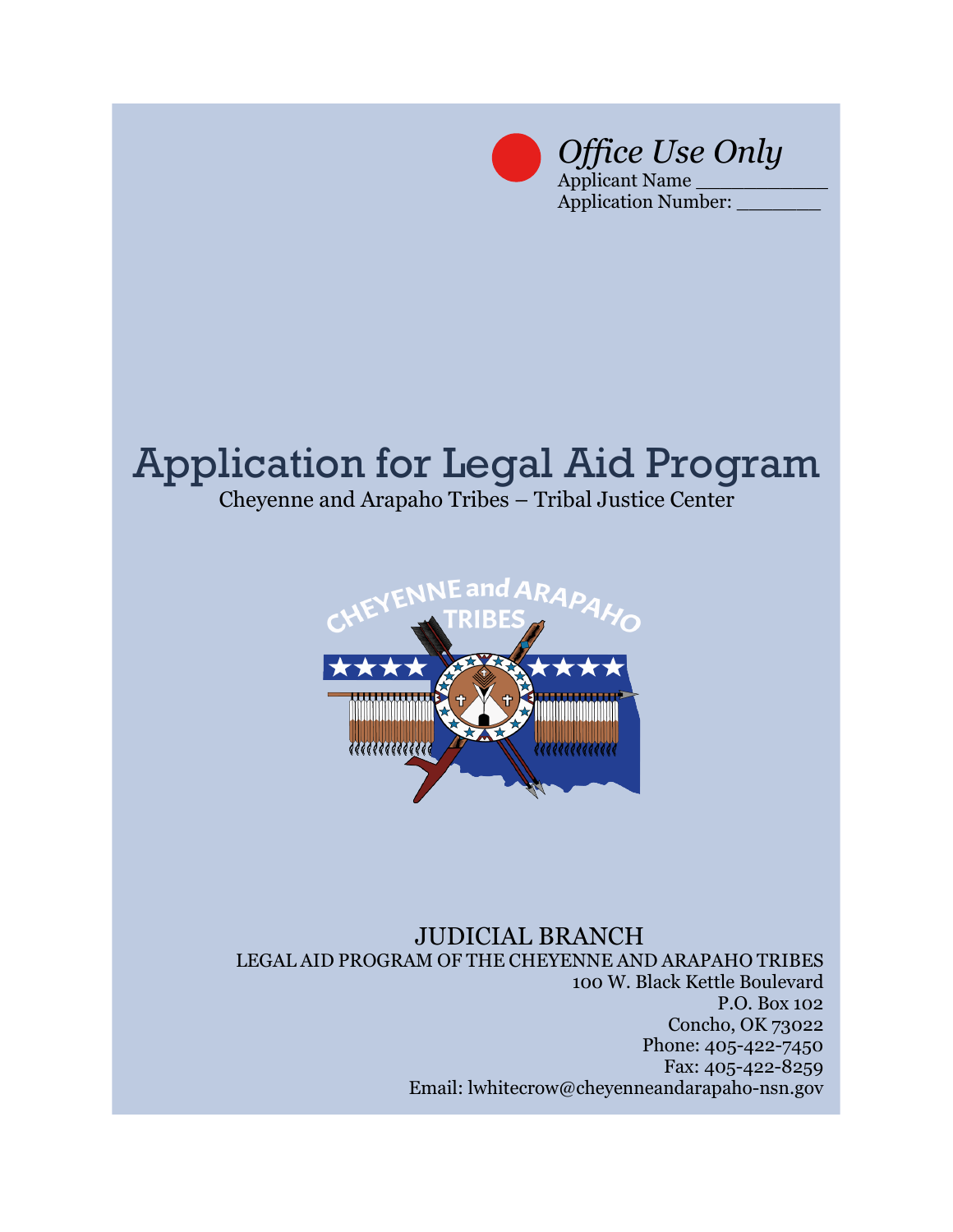## APPLICATION FOR LEGAL AID PROGRAM

I hereby make an application for legal aid services to the Cheyenne and Arapaho legal aid program. I acknowledge that as an applicant for admission to the Cheyenne and Arapaho Tribes Legal Aid Program I have an affirmative duty to complete the application by responding to the questions herein truthfully, fully, and completely. I also acknowledge that my failure to complete the application by responding to the questions herein truthfully, fully and completely, will result in denial of the application for admission. Also any and all supporting documentation must accompany the application in order for it to be acknowledged as complete. No applications will be processed unless any and all available documentation is submitted.

| 1. | $MR.$ MS. $\frac{MS}{FIRST}$                       |          | <b>MIDDLE</b>                                                                                                                                                                                                                  |                                                                              |
|----|----------------------------------------------------|----------|--------------------------------------------------------------------------------------------------------------------------------------------------------------------------------------------------------------------------------|------------------------------------------------------------------------------|
|    | Please list any other name/ alias you have gone by |          |                                                                                                                                                                                                                                | LAST                                                                         |
|    |                                                    |          |                                                                                                                                                                                                                                |                                                                              |
|    |                                                    |          |                                                                                                                                                                                                                                |                                                                              |
|    |                                                    |          |                                                                                                                                                                                                                                |                                                                              |
| 2. |                                                    |          |                                                                                                                                                                                                                                |                                                                              |
|    |                                                    |          |                                                                                                                                                                                                                                | 3. Address of Record and Contact Information (For internal program use only) |
|    |                                                    |          |                                                                                                                                                                                                                                |                                                                              |
|    |                                                    |          |                                                                                                                                                                                                                                |                                                                              |
|    |                                                    |          |                                                                                                                                                                                                                                |                                                                              |
|    |                                                    |          |                                                                                                                                                                                                                                |                                                                              |
|    |                                                    |          |                                                                                                                                                                                                                                |                                                                              |
|    |                                                    |          |                                                                                                                                                                                                                                |                                                                              |
|    |                                                    |          |                                                                                                                                                                                                                                |                                                                              |
|    |                                                    |          | Enrolled Member of Cheyenne and Arapaho Tribes: YES                                                                                                                                                                            | NO                                                                           |
|    | Martial Status: SINGLE:                            | MARRIED: | SEPERATED:                                                                                                                                                                                                                     | DIVORCED:                                                                    |
|    |                                                    |          | SPOUSE Address: The Second Second Second Second Second Second Second Second Second Second Second Second Second Second Second Second Second Second Second Second Second Second Second Second Second Second Second Second Second |                                                                              |
|    |                                                    |          |                                                                                                                                                                                                                                |                                                                              |
|    |                                                    |          |                                                                                                                                                                                                                                |                                                                              |
|    |                                                    |          |                                                                                                                                                                                                                                |                                                                              |
|    |                                                    |          |                                                                                                                                                                                                                                |                                                                              |
|    |                                                    |          |                                                                                                                                                                                                                                | $2IP$ aqe                                                                    |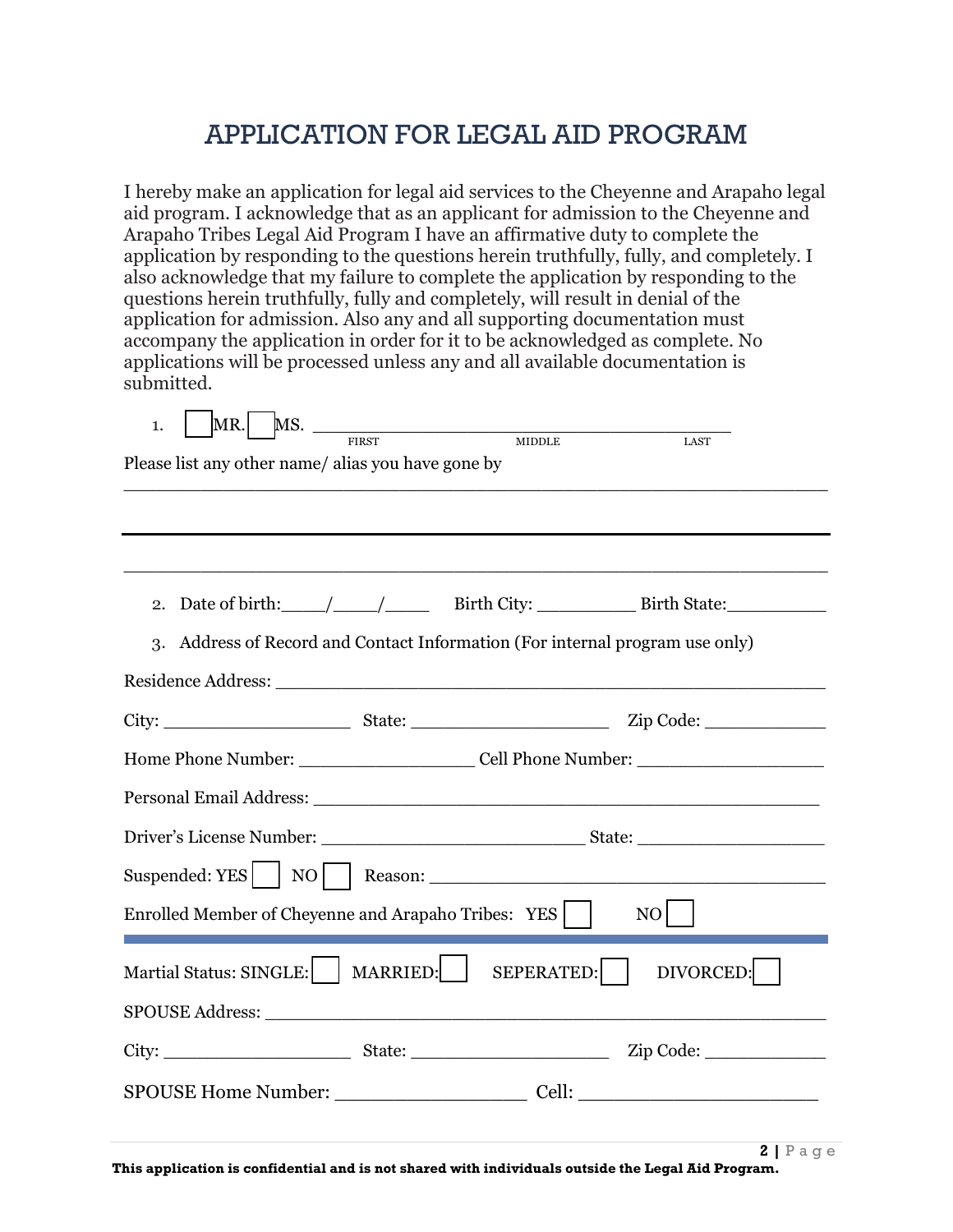| NO<br><b>YES</b><br>IF YES, Amount: \$<br><b>YES</b><br>NΟ<br>ΝO<br><b>YES</b><br><u> 1989 - Johann John Harry Harry Harry Harry Harry Harry Harry Harry Harry Harry Harry Harry Harry Harry Harry</u><br><b>YES</b><br>N <sub>O</sub> | <b>FELONY</b><br>MISDEMEANOR<br>Type of case: CRIMINAL                                                                       |  |  |  |  |  |  |  |  |
|----------------------------------------------------------------------------------------------------------------------------------------------------------------------------------------------------------------------------------------|------------------------------------------------------------------------------------------------------------------------------|--|--|--|--|--|--|--|--|
|                                                                                                                                                                                                                                        |                                                                                                                              |  |  |  |  |  |  |  |  |
|                                                                                                                                                                                                                                        |                                                                                                                              |  |  |  |  |  |  |  |  |
|                                                                                                                                                                                                                                        |                                                                                                                              |  |  |  |  |  |  |  |  |
|                                                                                                                                                                                                                                        |                                                                                                                              |  |  |  |  |  |  |  |  |
|                                                                                                                                                                                                                                        | <b>Bond Posted:</b>                                                                                                          |  |  |  |  |  |  |  |  |
|                                                                                                                                                                                                                                        | Are you the only defendant:<br>Names of other defendants:                                                                    |  |  |  |  |  |  |  |  |
|                                                                                                                                                                                                                                        | Description of Incident (list names of all other individuals involved):                                                      |  |  |  |  |  |  |  |  |
|                                                                                                                                                                                                                                        | Have you previously had an attorney assist you with this case:<br>If yes, what is the reason for seeking new representation: |  |  |  |  |  |  |  |  |
|                                                                                                                                                                                                                                        |                                                                                                                              |  |  |  |  |  |  |  |  |
|                                                                                                                                                                                                                                        | <b>Other Pending Legal Matters:</b>                                                                                          |  |  |  |  |  |  |  |  |
|                                                                                                                                                                                                                                        |                                                                                                                              |  |  |  |  |  |  |  |  |
|                                                                                                                                                                                                                                        | Case 2 Type: _________________________________Court: ____________________________                                            |  |  |  |  |  |  |  |  |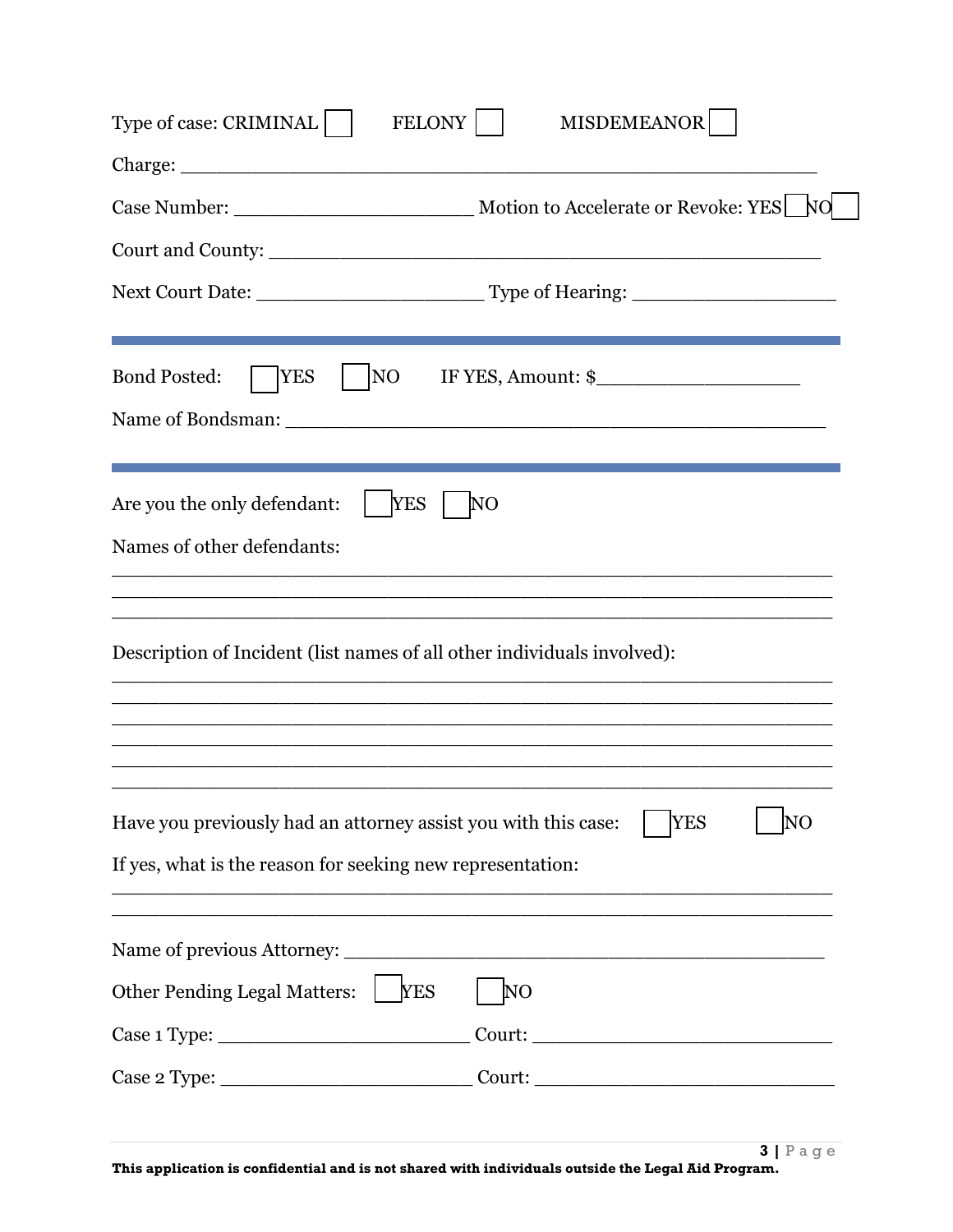| Employed:<br><b>THE YES</b>     | N <sub>O</sub> |            |                                                                                                                       |
|---------------------------------|----------------|------------|-----------------------------------------------------------------------------------------------------------------------|
|                                 |                |            |                                                                                                                       |
|                                 |                |            |                                                                                                                       |
|                                 |                |            |                                                                                                                       |
|                                 |                |            | <u> 1989 - Johann Stoff, deutscher Stoff, der Stoff, der Stoff, der Stoff, der Stoff, der Stoff, der Stoff, der S</u> |
| Previous Criminal History:      |                |            |                                                                                                                       |
|                                 |                |            |                                                                                                                       |
|                                 |                |            |                                                                                                                       |
| Are you currently on Probation: |                | <b>YES</b> | N <sub>O</sub>                                                                                                        |

**Applicant understands that submission of this application does not imply retaining of attorney. Once the legal aid program reviews application and all required documentation then a decision will be made and the applicant will be notified. For application to be considered for approval all supporting documentation must be attached with application at time of submission or it will not be processed. It is the responsibility of the application to have all documents submitted to the legal aid programs.** 

Signature: \_\_\_\_\_\_\_\_\_\_\_\_\_\_\_\_\_\_\_\_\_\_\_\_\_\_\_\_\_\_\_\_\_ Date: \_\_\_\_\_\_\_\_\_\_\_\_\_\_\_